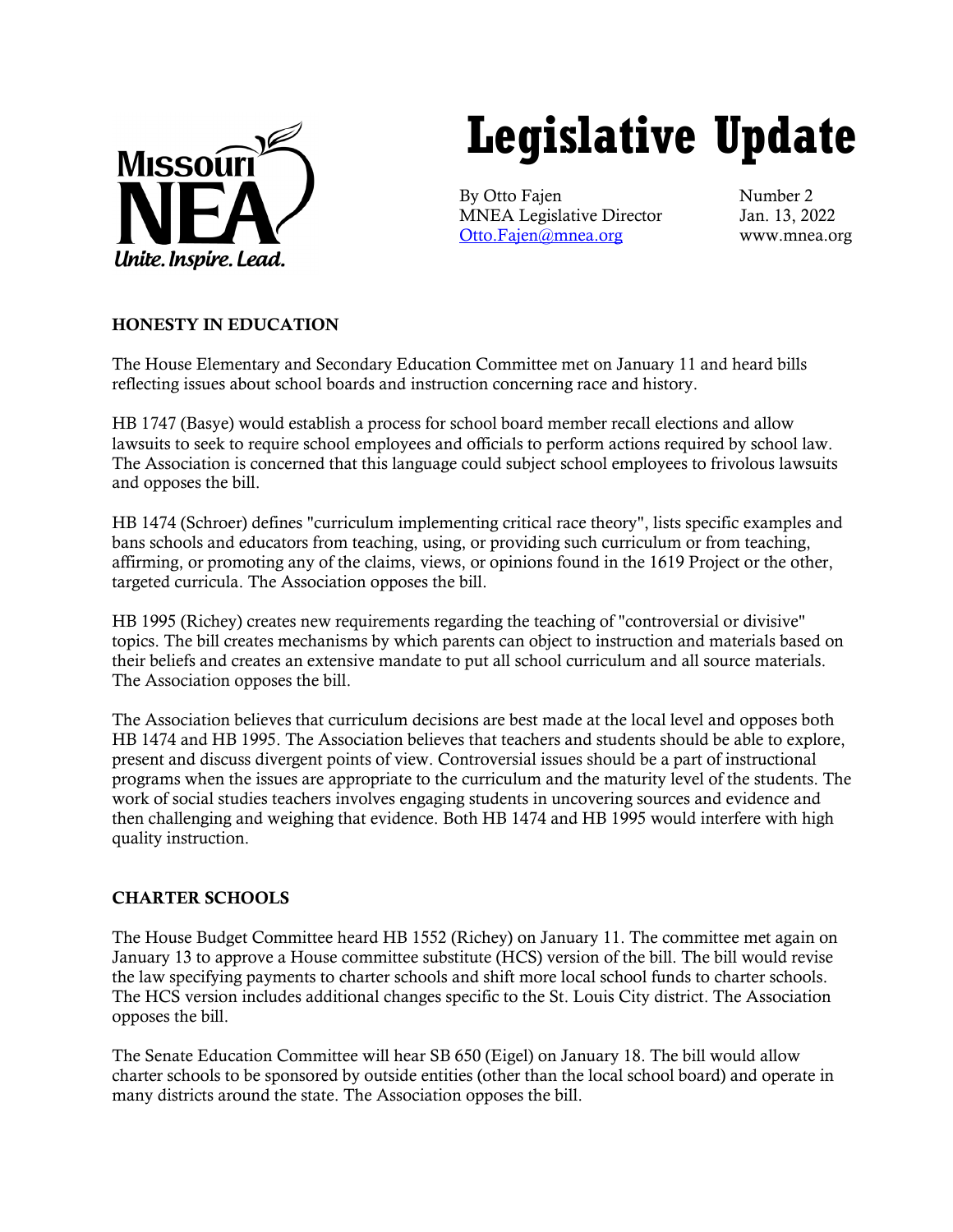Missouri NEA believes that charter schools should be sponsored by and accountable to the local community through the elected school board and approved only after an impact study is conducted by the district to consider the proposal. School board sponsorship ensures that the board can plan the use of all school funds and implement the services and programs that meet the needs of all students in the community. The Association also believes that all charter schools should be subject to the same standards of accountability, transparency, and respect for the rights of students, parents and staff as are applicable to traditional public schools.

### SUPPLEMENTAL APPROPRIATIONS FOR ESSER III

The legislature faces several tasks with urgent deadlines prior to the end of session in May. These tasks include supplemental appropriations for federal ARP ESSER III funding and Medicaid expansion.

The House Budget Committee heard HB 3014 (Smith), the supplemental budget bill, on January 10. HB 3014 would appropriate the \$1.9 billion in federal ESSER III funding to school districts along with several provisions needed to fund Medicaid expansion this year as approved by voters.

The Association supports those provisions in HB 3014 and appreciates the committee's prompt action to hear the bill so early in the legislative session. Missouri NEA urges the legislature to quickly approve this appropriation measure. The \$1.9 billion in federal ESSER III grant funding was approved by Congress last year and should be appropriated as soon as possible to allow the funds to be used according to district plans to provide a safe return to school, address learning loss and help students recover from the impact of the pandemic.

### PERSONAL PROPERTY TAX

The Senate Ways and Means Committee heard SB 649 (Eigel) on January 13. The bill would gradually eliminate the tax on personal property tax by incrementally lowering the assessment percentage from the current 33 1/3% rate over a period of up to fifty years, based on offsetting increases in revenues in each county from taxes on property in other classes. The Association is concerned that the bill would block incremental school revenue growth in proportion to assessed value growth and shift tax burden onto real estate owners. This shift would also create increasing disparities between personal property tax assessments across the state as various counties will see differences in the rate of assessment growth. The Association opposes the bill.

### INITIATIVE PETITIONS

The House Elections and Elected Officials Committee heard HJR 79 (Henderson) on January 12. The joint resolution would make it harder for citizens to use the initiative petition process in the future. HJR 79 would require a higher fraction of signatures (10% of voters rather than 8 % per district) in more parts of the state (all eight Congressional districts rather than six) for an initiative that amends the Constitutions. The HJR also would require a two-thirds supermajority vote (rather than the simple majority vote required since Missouri became a state) to pass a Constitutional amendment brought forward by either the legislature or by initiative. The Association opposes this measure and will continue to fight to protect the citizens' initiative petition process.